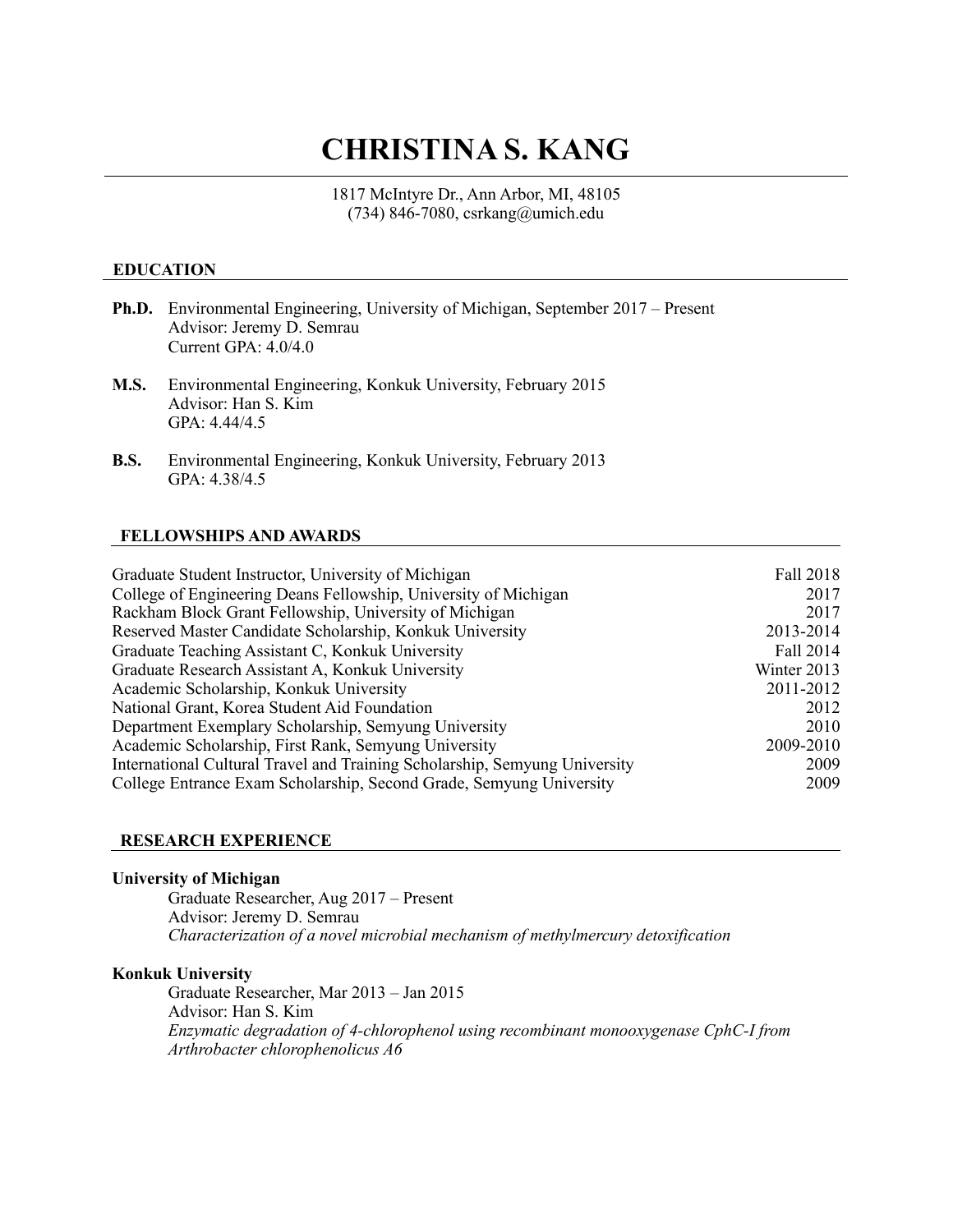#### **Konkuk University**

Undergraduate Researcher, Mar 2011 – Feb 2013 Advisor: Han S. Kim *Over-expression of toluene dioxygenase in soluble form*

### **PUBLICATIONS**

- **Kang, C.**, Yang, J. W., Cho, W., Kwak, S., Park, S., Lim, Y., Choe, J. W., & Kim, H. S., 2017, "Oxidative biodegradation of 4-chlorophenol by using recombinant monooxygenase cloned and overexpressed from *Arthrobacter chlorophenolicus* A6," *Bioresource Technology*, *240*, 123-129.
- Suma, Y., **Kang, C. S.**, & Kim, H., 2016, "Noncovalent and covalent immobilization of oxygenase on single-walled carbon nanotube for enzymatic decomposition of aromatic hydrocarbon intermediates," *Environmental Science and Pollution Research*, *23*(2), 1015-1024.
- Yun, S., **Kang, C. S.**, Kim, J., & Kim, H., 2015, "Evaluation of soil flushing of complex contaminated soil: An experimental and modeling simulation study," *Journal of Hazardous Materials*, *287*, 429-437.
- **Kang, C. S.**, Eaktasang, N., Kwon, D.-Y., & Kim, H., 2014, "Enhanced current production by *Desulfovibrio desulfuricans* biofilm in a mediator-less microbial fuel cell," *Bioresource Technology*, *165*, 27-30.
- **Kang, C. S.**, & Kim, H., 2014, "Function Analysis of Chlorophenol Monooxygenase for Chlorophenol Degradation," *Advanced Materials Research*, *1073-1076*, 700-703.
- Eaktasang, N., Min, H.-S., **Kang, C.**, & Kim, H., 2013, "Control of malodorous hydrogen sulfide compounds using microbial fuel cell," *Bioprocess and Biosystems Engineering*, *36*(10), 1417-  $142\bar{5}$ .
- Lee, S., Lee, S., Ryu, S., **Kang, C.**, Suma, Y., & Kim, H., 2013, "Effective biochemical decomposition of chlorinated aromatic hydrocarbons with a biocatalyst immobilized on a natural enzyme support," *Bioresource Technology*, *141*, 89-96.

#### **CONFERENCE PRESENTATIONS**

- **Kang, C. S.**, Kim, H., "Function Analysis of Chlorophenol Monooxygenase for Chlorophenol Degradation," *4th International Conference on Energy, Environment and Sustainable Development*, October 2014, Nanjing, China.
- Suma, Y., Ryu, S., **Kang, C. S.**, Kim, H., "Non-covalent and covalent immobilization of oxygenase onto single-walled carbon nanotube for enzymatic decomposition of aromatic hydrocarbon intermediates," *2nd International Conference on Contaminated Land, Ecological Assessment and Remediation*, October 2014, Chuncheon, Korea.
- **Kang, C.**, Lee, K., Kim, S., Park, K., Kim, H., "Optimization of enzyme immobilization onto nanostructure materials for enhancing bio-gas production from anaerobic digestion," *Smart Materials and Surfaces*, August 2014, Bangkok, Thailand.